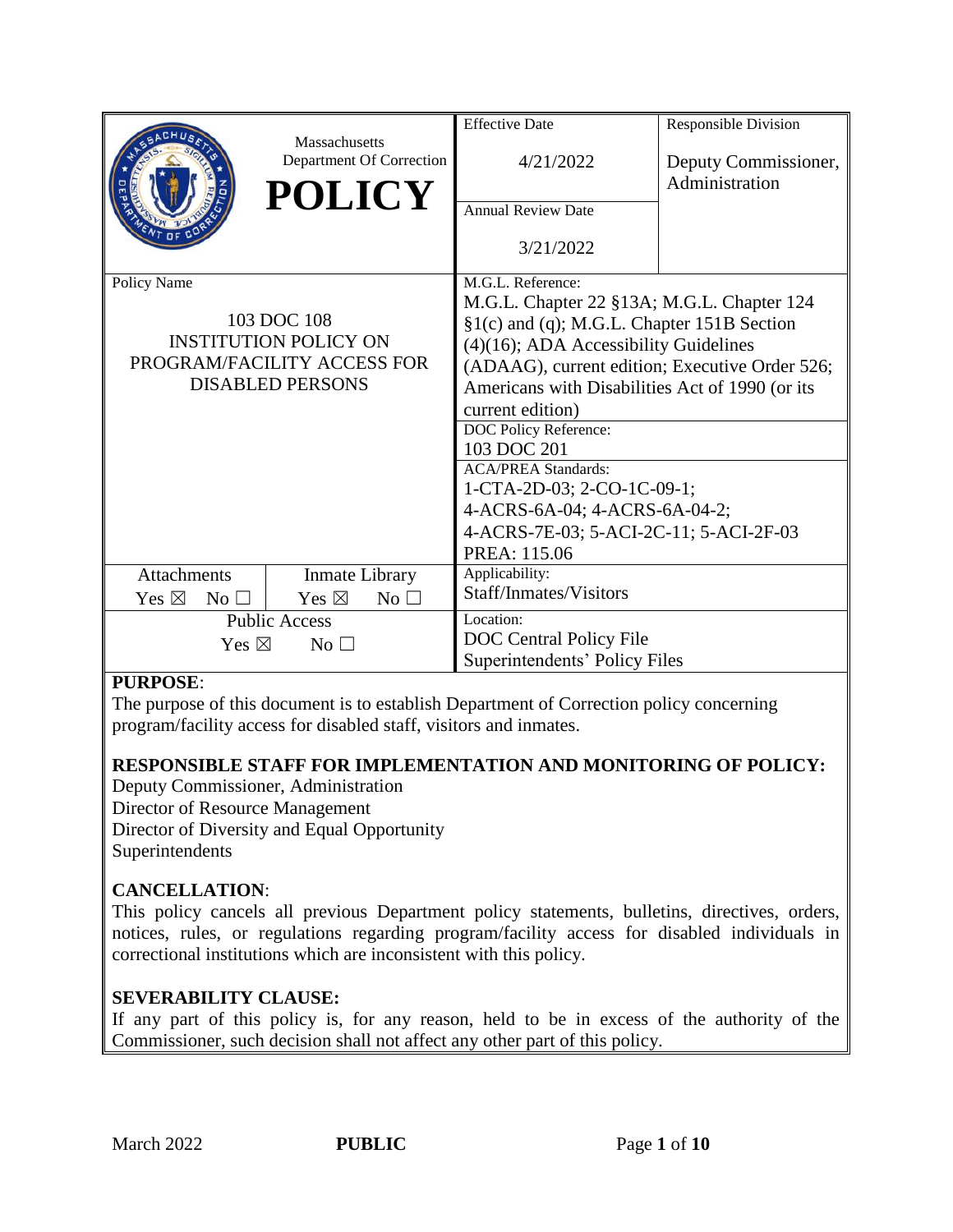## **TABLE OF CONTENTS**

| 108.01 | Department Policy                             |                |
|--------|-----------------------------------------------|----------------|
| 108.02 | <b>Architectural Barriers</b>                 | 3              |
| 108.03 | Disabled Visitors                             | $\overline{A}$ |
| 108.04 | <b>Availability of Resources / Priorities</b> |                |

## **ATTACHMENTS**

| Attachment #1 Formal Request for Reasonable Accommodation |  |
|-----------------------------------------------------------|--|
|                                                           |  |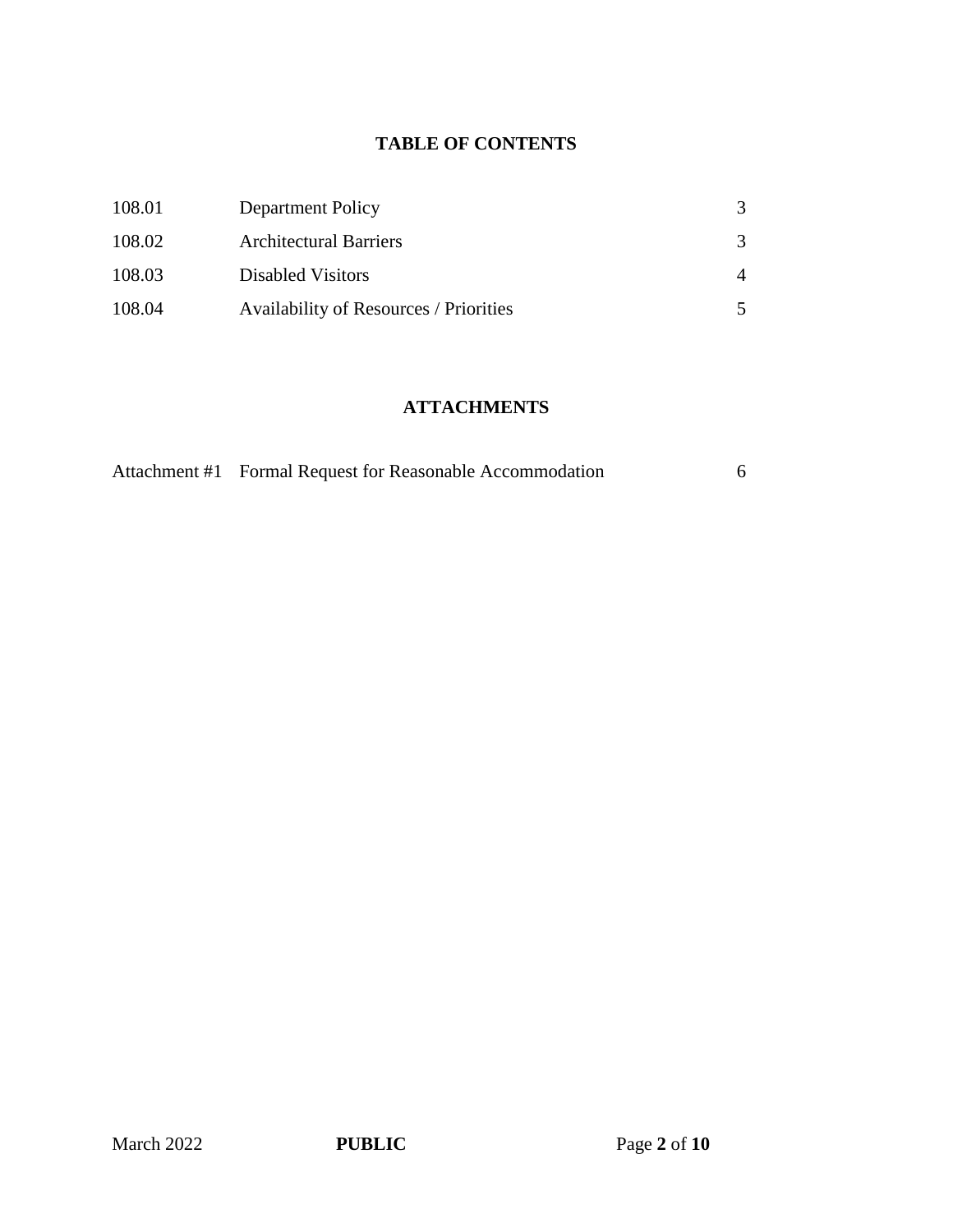#### **108.01 DEPARTMENT POLICY**

- 1. It is the policy of the Department, pursuant to M.G.L. Chapter 22, Section 13A and the current edition of ADAAG, to ensure that the new institutions/facilities are constructed in a manner to be accessible and usable by disabled persons.
- 2. All plans for a new correctional institution/facility construction and plans for renovation of existing correctional institutions/facilities shall comply with the American Disability Act Accessibility Guidelines (ADAAG current edition), Massachusetts Building Codes and Architectural Barriers Board regulations as required to the extent that such compliance is consistent with essential security requirements.
- 3. It is the policy of the Department to ensure that existing programs, activities, and services in established institutions and facilities under the direction of the Commissioner, are readily accessible and usable by disabled persons. Consistent with 28 C.F.R. §§ 35.130(h), 35.139(a)-(b), 35.150(a)(3), the Department need not provide accommodations in the following circumstances:
	- (a) If the accommodation will result in a fundamental alteration in the nature of a program, activity, or service or in undue financial or administrative burdens. The decision that an accommodation would result in a fundamental alteration or in undue financial or administrative burdens must be made by the Commissioner or designee, after considering all resources currently available for use in the funding and operation of Department programs and services, and must be accompanied by a written statement of reasons documenting that conclusion, in accordance with 28 C.F.R. §§ 35.150(a)(3) and 35.164;
	- (b) If the accommodation will result in actual risks or impairment of the safe operation of a Department program, activity, or service, in accordance with 28 C.F.R. § 35.130(h);
	- (c) If the person seeking to participate in or benefit from the Department program, activity, or service, poses a Direct Threat to the health or safety of the person or others. To determine whether a person poses a Direct Threat, the Department must make an individualized assessment, based on reasonable judgment that relies on current medical knowledge or on the best available objective evidence, to ascertain: the nature, duration, and severity of the risk; the probability that the potential injury will actually occur; and whether reasonable modifications of policies, practices, or procedures or the provision of Auxiliary Aids or Services will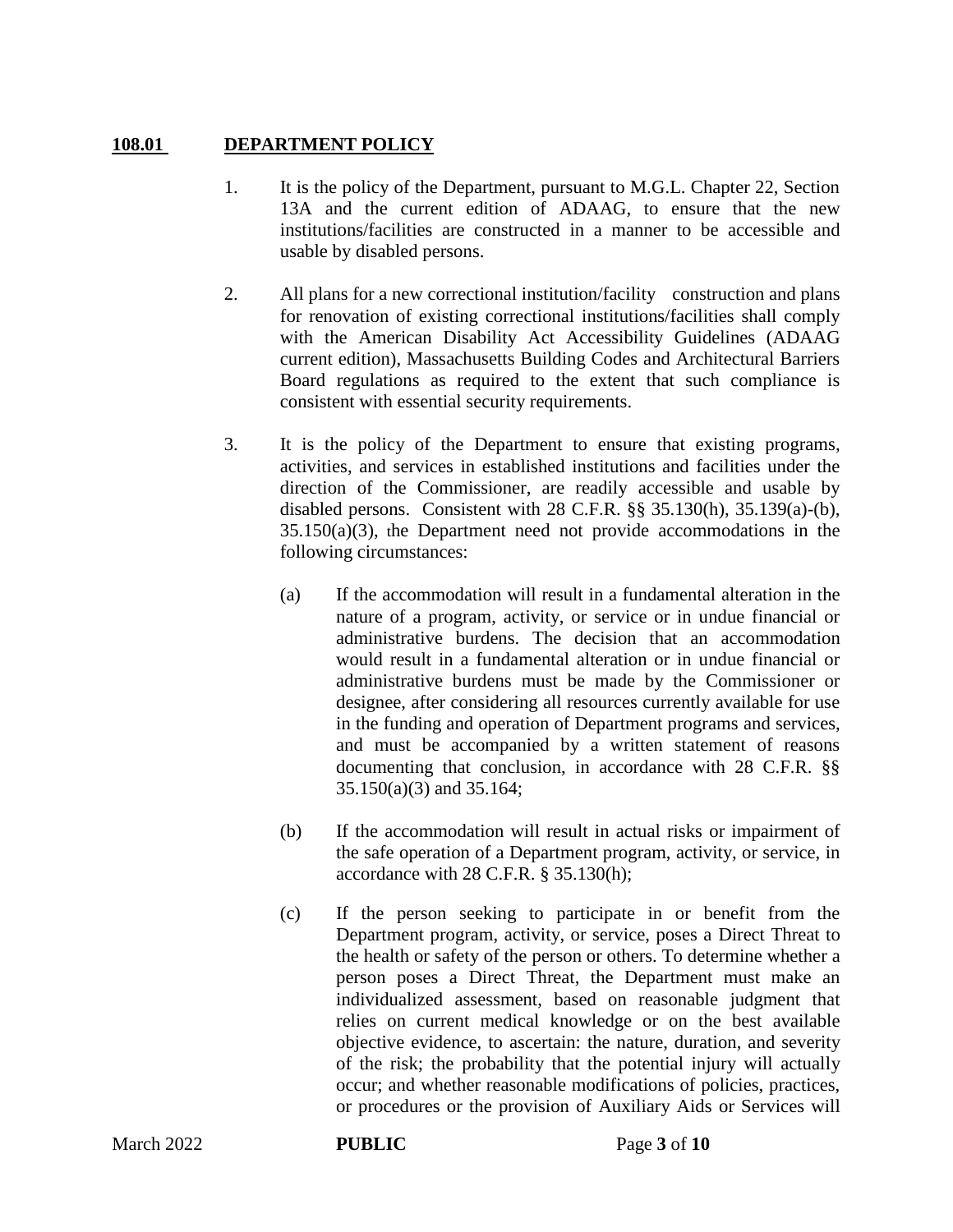mitigate the risk, in accordance with 28 CFR § 35.139 (b).

- 4. Programs shall operate in a manner which provides for the full and nondiscriminatory participation of the eligible disabled in all areas which do not threaten the security of the institutions or the personal safety of the disabled person.
- 5. Any employee or applicant with a disability, regardless of selfidentification (see 103 DOC 201, *Selection and Hiring,* 201.03), may be entitled to receive a reasonable accommodation to a known physical or mental limitation of an otherwise qualified employee, in accordance with Executive Order 526, Order Regarding Non-Discrimination, Diversity, Equal Opportunity and Affirmative Action and the American with Disabilities Act of 1990 (or its current edition) and M.G.L. Chapter 151B unless the Department can demonstrate that this accommodation would cause undue hardship to a correctional institution's or facility's operation. All requests for reasonable accommodation should be directed to the Office of Diversity and Equal Opportunity utilizing the Formal Request for Reasonable Accommodation (Attachment #1).

#### **108.02 ARCHITECTURAL BARRIERS**

The Department shall pursue an objective of providing a barrier-free environment in all correctional institutions/facilities. Each Superintendent shall develop a plan which will include but not be limited to:

- 1. The provision of shower, bath, and lavatory rails in those areas occupied and used by physically disabled persons as described in M.G.L. Chapter 22, § 13A.
- 2. The use of Department Classification procedures to explore options, such as transfer to a more suitable institution or a unit within an institution, which may be better equipped to deal with the needs of a particular disability.
- 3. Housing assignments of inmates to areas which shall not place undue stress upon them because of their disability (e.g. persons with serious heart problems should normally be housed on a lower tier or lower floor level).
- 4. The provision of ramps, elevators, or chair lifts wherever practicable to those authorized areas which would otherwise be inaccessible to disabled persons. Such authorized areas may include, but are not limited to:
	- a. Classrooms
	- b. Visiting Rooms
	- c. Health Services Unit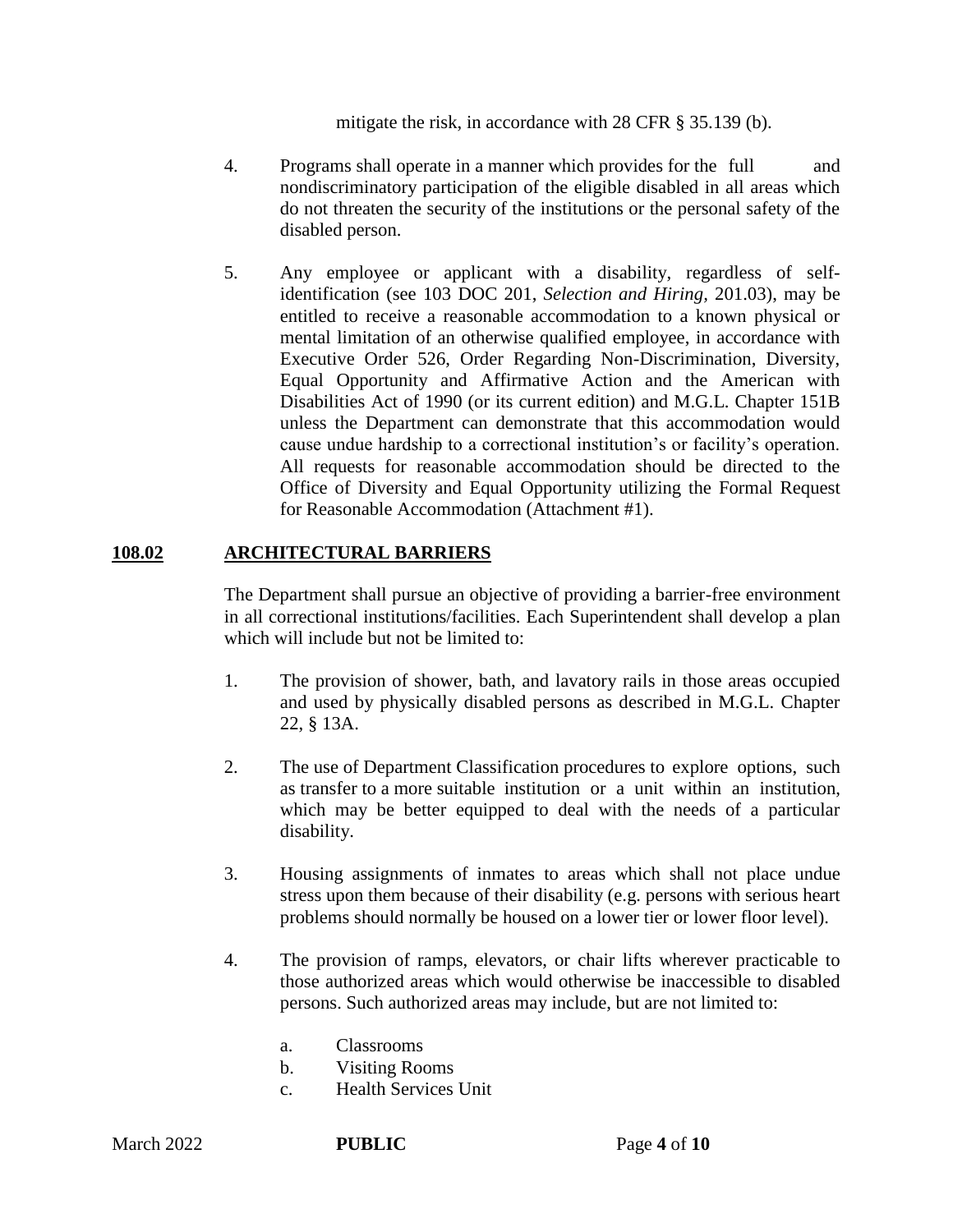- d. Dining Room
- e. Recreation Areas
- f. Work Areas
- g. Chapels

#### **108.03 DISABLED VISITORS**

Each Superintendent or designee shall develop a plan which shall allow maximum visitor accessibility for those who are disabled. The plan should specify the time contemplated to complete the plan and should include, but not be limited to:

- 1. Specific areas where ramps may be necessary;
- 2. Accessible restrooms, including handrails;
- 3. Clearly marked reserved parking space or spaces where available;
- 4. An accessible water fountain if one is presently available (i.e. lowered or paper cup dispenser);
- 5. An accessible telephone if a public telephone is presently available (i.e. lowered).

#### **108.04 AVAILABILITY OF RESOURCES / PRIORITIES**

The modification or renovation of existing areas not in conformance with this policy shall further be subject to the availability of capital resources. Provided such resources are available, priority shall be given to those public areas affecting access to an institution or facility which are the only areas requiring compliance by the Architectural Access Board. If access is currently not available, then 103 DOC 108.02 (2) of this policy shall be utilized. Any proposed modification to the physical plant of an institution or facility must be reviewed and approved by the Director of Resource Management.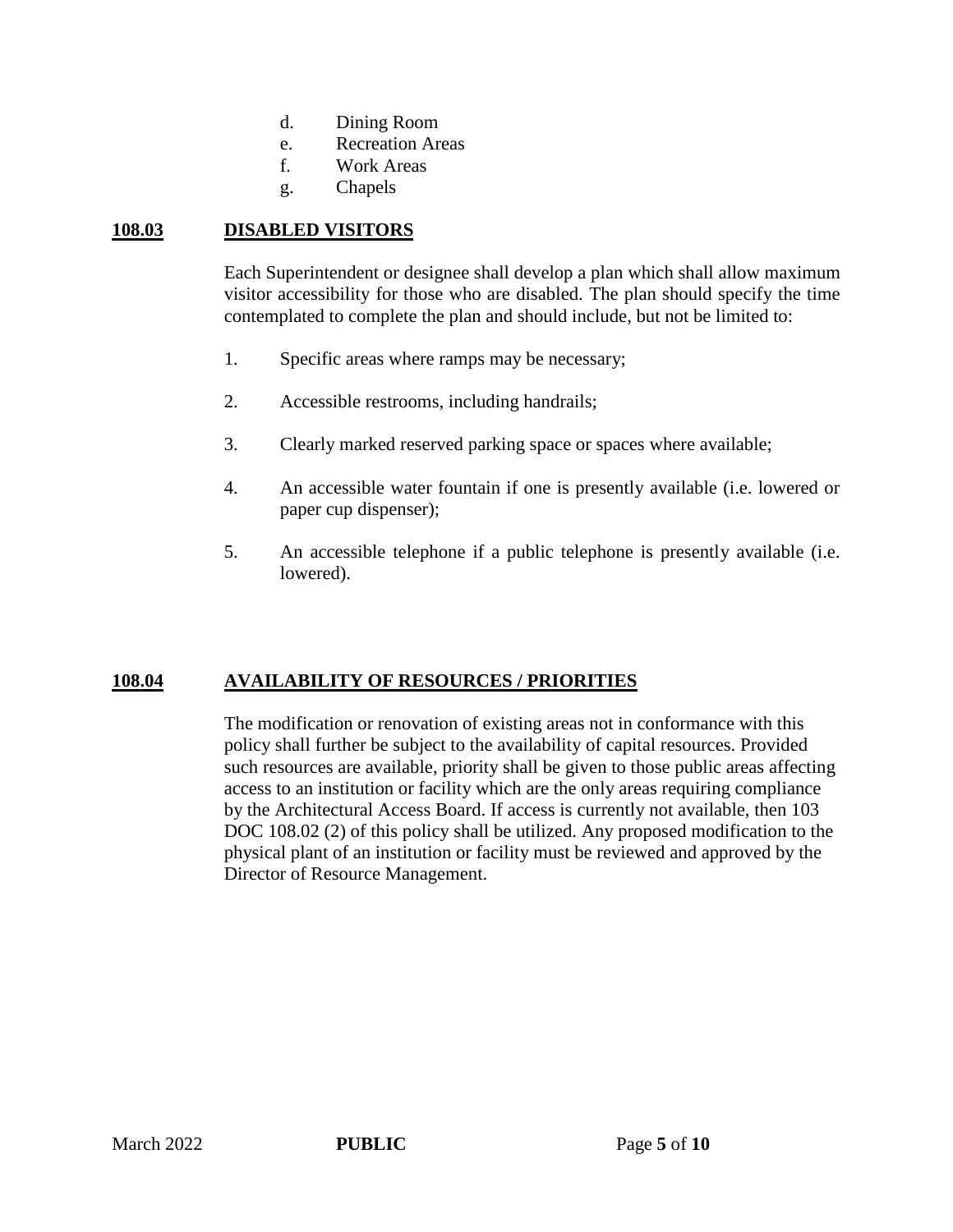## **DEPARTMENT OF CORRECTION** Attachment #1 **CONFIDENTIAL**

## **FORMAL WRITTEN REQUEST FOR REASONABLE ACCOMMODATION**

INSTRUCTIONS: Full assistance shall be provided to any applicant/employee seeking to utilize this formal process of request for reasonable accommodation. The individual requesting shall have the opportunity for a thorough discussion with the ADA/504 Coordinator when these forms are provided.

The purpose of providing reasonable accommodation is to enable a person with a disability to perform the essential functions of the job. Therefore, information is necessary to determine:

- (a) whether the requestor actually requires a reasonable accommodation, and
- (b) the nature and extent of the accommodation, if one is required.

This information will be used only for the purpose of taking voluntary action to overcome the effects of conditions limiting opportunities for persons with disabilities. Although the information is being requested on a VOLUNTARY basis and will be kept CONFIDENTIAL, your failure to provide us with sufficient information necessary for us to make a reasonable accommodation determination may result in a decision that does not adequately address your needs.

| (STREET)                                    |  | (CITY)                                                    |  |
|---------------------------------------------|--|-----------------------------------------------------------|--|
| (STATE)                                     |  | (ZIP) (TELEPHONE)                                         |  |
|                                             |  | WORK LOCATION: POSITION TITLE: HOW LONG IN YOUR POSITION: |  |
|                                             |  | WORK TELEPHONE: WORK E-MAIL:                              |  |
| <b>ACCOMMODATION REQUESTED (See below):</b> |  |                                                           |  |
| LIMITATIONS REQUIRING ACCOMMODATION:        |  |                                                           |  |
|                                             |  |                                                           |  |

TO THE EMPLOYEE/APPLICANT: If you have received these forms without the benefit of explanation or if you have questions regarding this process, please contact the ADA/504 Coordinator at the telephone and/or address found at the bottom of this form.

**FORM 526**

March 2022 **PUBLIC** Page 6 of 10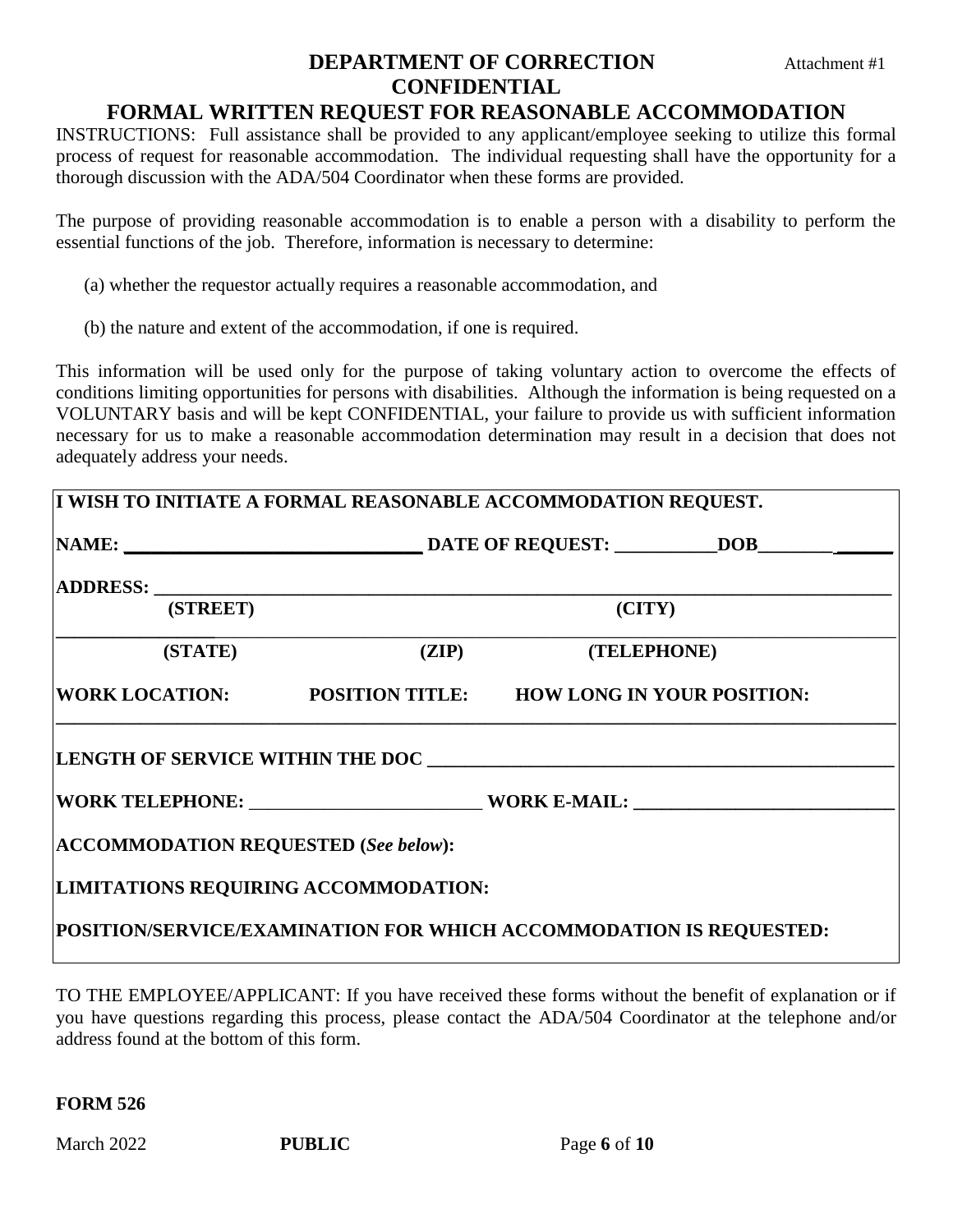## **TYPE OF ACCOMMODATION REQUESTED**

**1. MODIFICATION OF DUTIES/ASSIGNMENTS:** includes, but is not limited to, job modification, job tasks, flexible time to allow for transportation and/or medical schedules, task modifications, reassignment of job tasks, etc.

**2. ACCESS:** includes, but is not limited to, physical accessibility of parking lots, entrances, rest rooms, work stations, cafeterias, elevators, etc.

**3. PURCHASE OR MODIFICATION OF EQUIPMENT OR DEVICES:** includes, but is not limited to, push button telephones, hand controls for dictating devices, speaker phones, telephone amplifiers, Braille typewriters, dictating machines, optical scanners, telecommunication devices, noise activated equipment, etc.

**4. WORK-RELATED PERSONAL ACCOMMODATIONS:** includes, but is not limited to, utilization of additional staff as a method of overcoming a physical or mental handicap, readers, drivers, interpreters, personal care attendants for imposed travel, etc.

**ADDITIONAL INFORMATION THAT REQUESTOR FEELS IS RELEVANT:**

## **SIGNATURE OF REQUESTOR OR PERSON RELATIONSHIP TO REQUESTOR**

# **ACTING ON HIS/HER/THEIR BEHALF**

IT IS THE AGENCY POLICY TO PROCESS ALL FORMAL REASONABLE ACCOMMODATION REQUESTS WITHIN TWENTY (20) WORKING DAYS OF THE DATE THE REQUEST IS RECEIVED, EXCEPT IN SITUATIONS WHEN THE REQUESTOR MAY NEED AN EARLIER ACCOMMODATION TO MEET VITAL HEALTH OR SAFETY NEEDS. IF ACCOMMODATION IS REQUESTED TO ASSIST WITH THE APPLICATION PROCESS OR A DECISION REQUIRES MEDICAL INFORMATION, THE AGENCY WILL BE ALLOWED CONSIDERATION FOR SPECIAL TIME REQUIRED.

\_\_\_\_\_\_\_\_\_\_\_\_\_\_\_\_\_\_\_\_\_\_\_\_\_\_\_\_\_\_\_\_\_\_\_\_\_\_\_\_ \_\_\_\_\_\_\_\_\_\_\_\_\_\_\_\_\_\_\_\_\_\_\_\_\_\_\_\_\_\_\_\_\_\_\_\_\_\_\_

THE INDIVIDUAL REQUESTING A REASONABLE ACCOMMODATION WILL RECEIVE A WRITTEN RESPONSE.

Form should be marked **CONFIDENTIAL** and mailed or delivered to:

ADA/504 Coordinator: Janice Perez, Director of the Office of Diversity & Equal Opportunity

Address: 50 Maple Street, Suite 2, Milford, MA 01757

Telephone: (508) 422-3690 e-mail address: Janice.Perez@doc.state.ma.us

If you have further questions, please contact the Program Coordinator for the Disabled, Office of Diversity and Equal Opportunity, 727-7441, TTY 727-6015.

March 2022 **PUBLIC** Page 7 of 10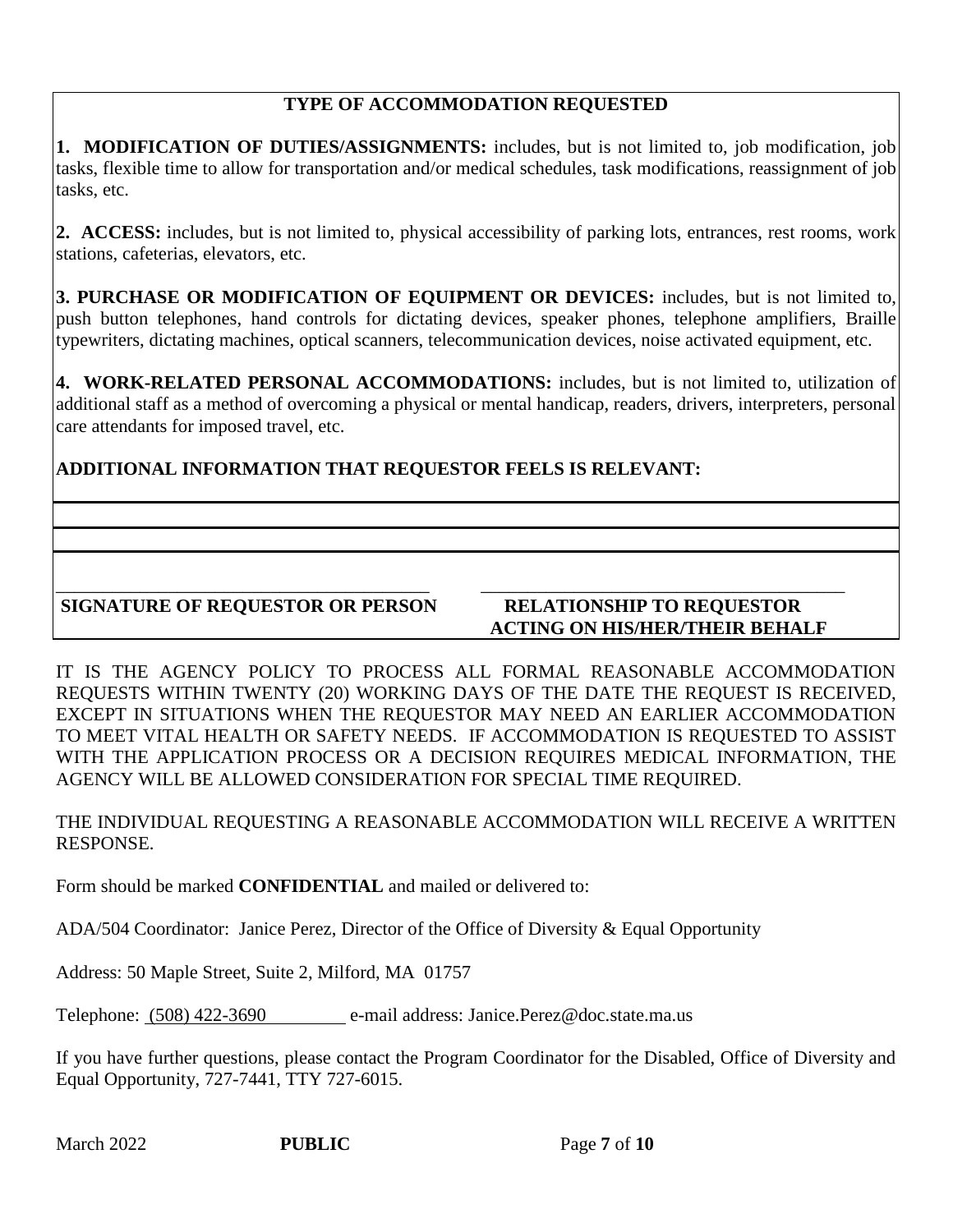

#### **MEDICAL INQUIRY FORM IN RESPONSE TO AN ACCOMMODATION REQUEST**

- $\triangleright$  For any questions to complete this form please contact Janice Perez, ADA Coordinator, DOC Office of Diversity and Equal Opportunity, 50 Maple Street, Suite 2, Milford, MA 01757 (508) 422-3690.
- $\triangleright$  For Correction Officers and Correctional Program Officers please review the list of the 7 essential functions enclosed to be addressed in the physician's letter.
- $\triangleright$  This form must be signed by a physician along with the Doctor's letter.

#### **Employee Name:**

#### **To be completed by the employee:**

#### **A. Questions to help determine the nature of the request.**

A reasonable accommodation is any change in the work environment that helps an employee perform the essential functions of their job or to enjoy the benefits and privileges of employment. To be eligible for a reasonable accommodation you must establish the connection between your disability related limitations and the specific request you are making. If you have a disability that limits the ability to do the essential/core functions of your job, your employer must provide a reasonable accommodation, unless the accommodation requested poses an undue hardship. Additionally once an accommodation has been provided you must be capable of performing the essential functions of your job.

**1. What limitation(s) due to a disability do you have that interferes with your job performance?**

**2. What job functions are you having trouble performing because of the limitation(s)?**

**3. Describe how this limitation(s) interferes with your ability to perform the job function(s)?**

#### **To be completed by the medical provider:**

You have been asked to complete this form on behalf of your patient who requested a disability related workplace accommodation from their employer. The employer seeks verification that your patient has: 1) a disability as defined by the ADA (See B below) and that: 2) their disability results in the functional limitations described in A above (See C below).

#### **B. Questions to verify disability.**

For reasonable accommodation under the ADA, an employee has a disability if he or she has an impairment that substantially limits one or more major life activities. The following questions may help determine whether the employee has a disability as defined by the ADA.

**Note:** The questions should be answered based on what limitations the employee has when his or her condition is in an active state and what limitations the employee would have if no mitigating measures were used. Mitigating measures include things such as medication, medical supplies, equipment, hearing aids, mobility devices, the use of assistive technology, reasonable accommodations or auxiliary aids or services, prosthetics, and learned behavioral or adaptive neurological modifications. Mitigating measures do not include ordinary eyeglasses or contact lenses.

The Genetic Information Nondiscrimination Act of 2008 (GINA) prohibits employers and other entities covered by GINA Title II from requesting or requiring genetic information of an individual or family member of the individual, except as provided by this law. To comply with this law, we are asking that you not provide any genetic information when responding to this request for medical information. "Genetic information," as defined by GINA, includes an individual's family medical history, the results of an individual's or family member's genetic tests, the fact that an individual or an individual's family member sought or received genetic services, and genetic information of a fetus carried by an individual or an individual's family member or an embryo lawfully held by an individual or family member receiving assistive reproductive services.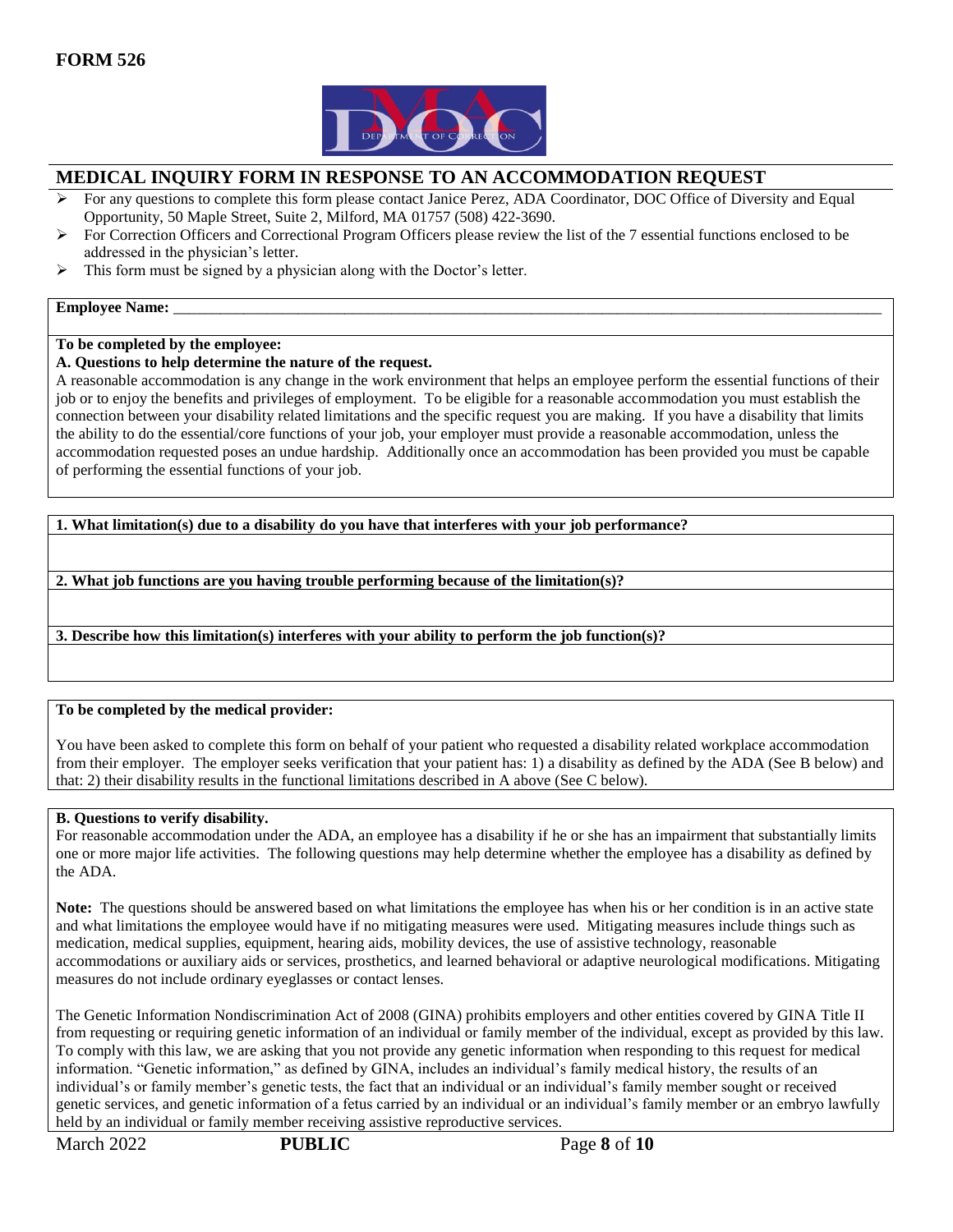| According to the ADA, major life activities may include but are not limited to:                            |                              |               |              |                 |              |
|------------------------------------------------------------------------------------------------------------|------------------------------|---------------|--------------|-----------------|--------------|
| This is for information purposes only $-$ do not circle. This will be used to answer the question below.   |                              |               |              |                 |              |
| Caring for Self<br>Hearing<br>Walking<br>Lifting                                                           |                              |               |              |                 |              |
| <b>Interacting With Others</b>                                                                             | <b>Standing</b>              | Seeing        | Sleeping     | Reading         |              |
| Performing Manual Tasks                                                                                    | Reaching                     | Speaking      | Concentrate  | Eating          |              |
| Breathing                                                                                                  | Thinking                     | Learning      | Reproducing  | Working         |              |
| Toileting                                                                                                  | Sitting                      | Communicating |              |                 |              |
| 1. Does the employee have a physical or mental impairment that substantially limits a major life activity? |                              |               |              |                 |              |
| Note: Does not need to significantly or severely restrict the life activity to meet this standard.         |                              |               |              |                 | No $\square$ |
| According to the ADA, major bodily functions may include but are not limited to:                           |                              |               |              |                 |              |
| This is for information purposes only $-$ do not circle. This will be used to answer the question below.   |                              |               |              |                 |              |
| Immune                                                                                                     | Genitourinary                |               | Brain        | Musculoskeletal |              |
| Normal Cell Growth                                                                                         | Hemic                        |               | Respiratory  | Cardiovascular  |              |
| Digestive                                                                                                  | Special Sense Organs or Skin |               | Circulatory  | Reproductive    |              |
| Bowel/Bladder                                                                                              | Endocrine<br>Lymphatic       |               | Neurological |                 |              |
| 2. Does the impairment substantially limit the operation of a major bodily function?                       |                              |               |              |                 | No $\Box$    |
| Note: Does not need to significantly or severely restrict the bodily function to meet this standard.       |                              |               |              | Yes $\Box$      |              |
|                                                                                                            |                              |               |              |                 |              |

#### **C. Verification of functional limitation(s).**

1. Does your patient have the functional limitation(s) described in A-1? Yes No

2. Is the functional limitation due to their disability? Yes No

3. What is the anticipated duration of the impairment?

#### **D. Comments**:

Employers are obligated to make reasonable accommodations to allow their employees with disabilities the opportunity to perform the essential functions of their job provided the requested accommodation does not fundamentally alter the nature of the job or result in an undue administrative or financial burden.

In order to help us work with our employee, do you have suggestions on accommodations that might be provided? Note: Your suggestions will be used in the interactive process with the employee. The specific accommodation you suggest may or may not be the accommodation ultimately provided.

#### **E. Medical Professional Information and Signature.**

| Name:    |                                   | License:      |       |  |
|----------|-----------------------------------|---------------|-------|--|
| Address: |                                   | City/St./ZIP: |       |  |
|          | Medical Professional's Signature: |               | Date: |  |